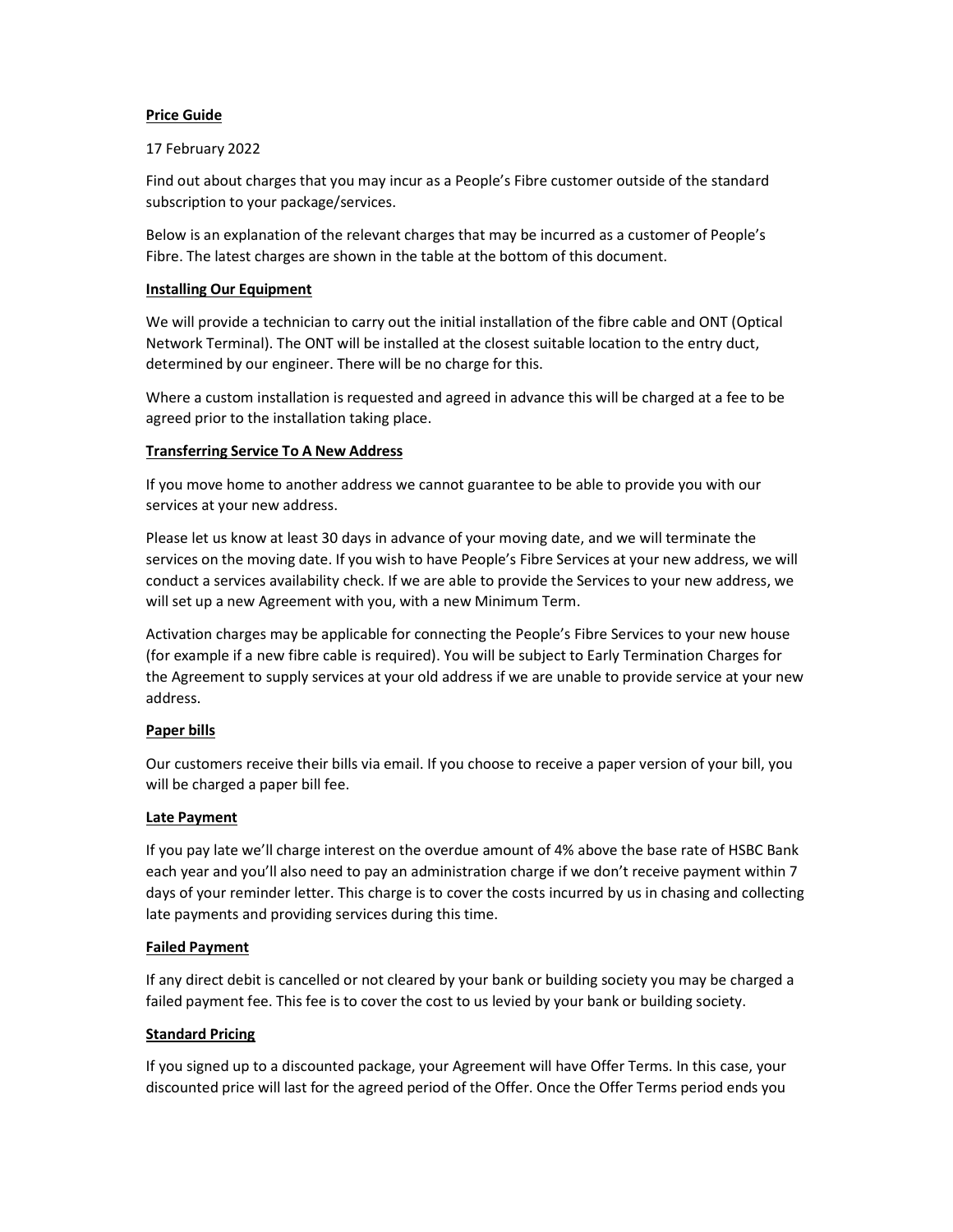will automatically move to our standard pricing for the package you selected. You can find our current standard packages on the People's Fibre website www.peoplesfibre.net

### Technician Appointments

If maintenance or the correction of a fault requires a technician visit to your address, and is the result of the intended treatment and use of our equipment, there will be no charge for this visit. Someone over the age of 18 must be present at the time of the visit that we have agreed with you in advance.

If the need for a technician visit is the result of one or more of the following you will normally be charged a fee for the technician visit and may be responsible for other associated costs:

- A request by you to change the home set up of your services (for example if you would like your equipment moved to a different location)

- Misuse, neglect of, accidental or willful damage to our equipment;

- Failure to follow responsible instructions regarding our equipment;

- Tampering or disassembling the equipment without our consent or instruction; or

- Fault in, or any other problem (including set up and specification) associated with, your equipment or any system that is not provided by us as part of our services.

Equipment includes, amongst other things, any router, ONT, cables and ducts.

#### Missed Appointments

If you miss or prevent installation or maintenance from being carried out at a time we have agreed with you in advance, or if you fail to tell us that an appointment is no longer required by 12pm on the day before the appointment, you may be charged a missed appointment fee. You will be required to tell us at least 24 hours before the appointment or you may be charged.

## Early Disconnection

As part of a fixed term contract with us, you agree that you'll continue with your chosen services at your current address for a minimum period. If you decide to end part or all of your services during a minimum period, then you will normally be charged the remaining payments for the minimum period of your services.

#### Service suspension:

If we suspend the Services we may charge a line restriction fee.

## Replacement of Customer Premises Equipment (CPE)

If you report a fault with your CPE after the Minimum Term set out in our terms and conditions you have two options:

1. Upgrade to a higher speed product and take out a new agreement with a new Minimum Term and People's Fibre will supply new equipment.

2. Purchase a replacement router from People's Fibre. This CPE will have a warranty against faults arising in the first 12 months after supply. See table below for current replacement CPE prices.